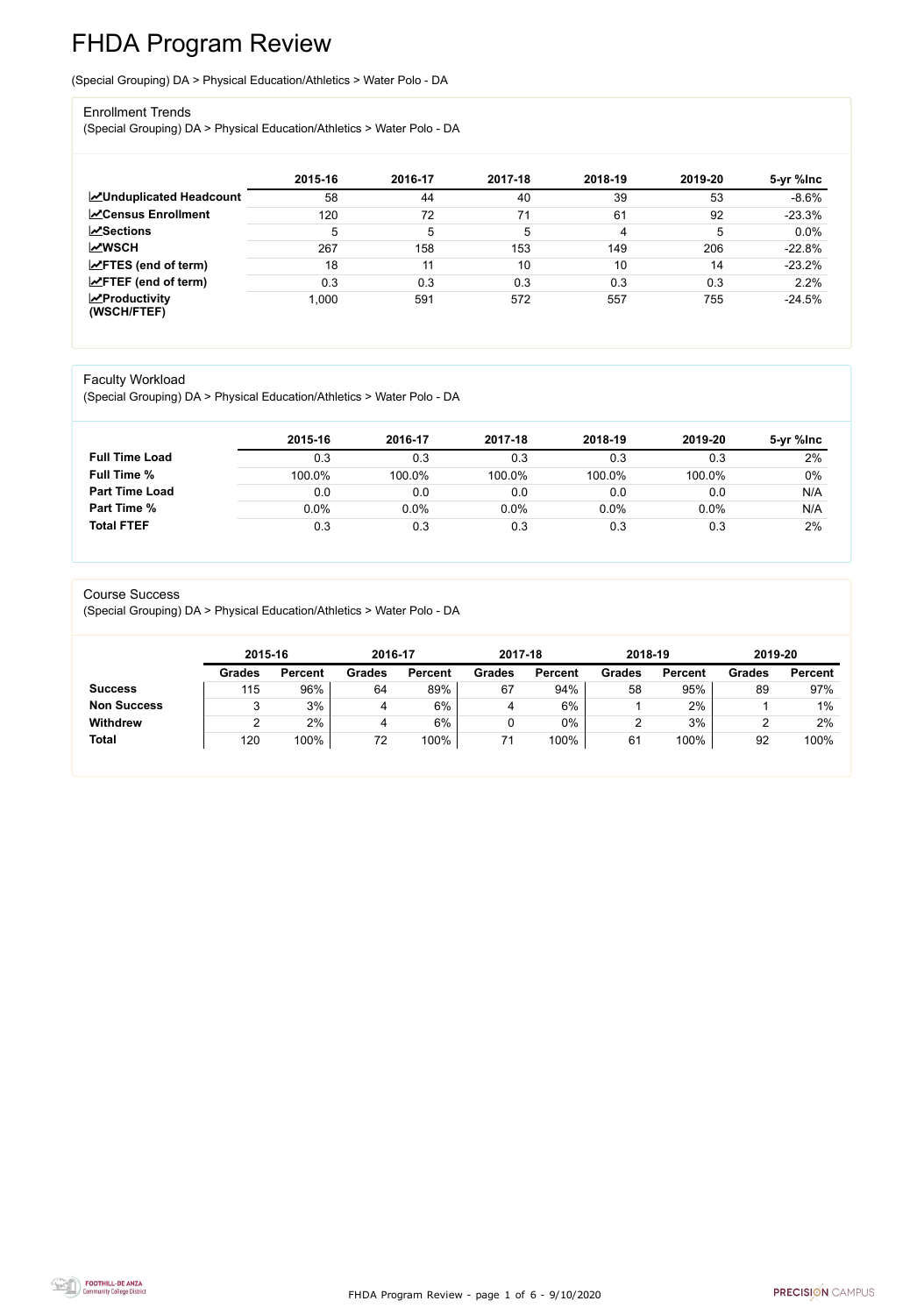FHDA Program Review - page 2 of 6 - 9/10/2020



## Course Success for African American, Latinx, and Filipinx Students

## Course Success for Asian, Native American, Pacific Islander, White, and Decline to State Students

|                    | 2015-16       |                | 2016-17       |                | 2017-18       |                | 2018-19       |                | 2019-20       |                |
|--------------------|---------------|----------------|---------------|----------------|---------------|----------------|---------------|----------------|---------------|----------------|
|                    | <b>Grades</b> | <b>Percent</b> | <b>Grades</b> | <b>Percent</b> | <b>Grades</b> | <b>Percent</b> | <b>Grades</b> | <b>Percent</b> | <b>Grades</b> | <b>Percent</b> |
| <b>Success</b>     | 45            | 94%            | 23            | 88%            | 20            | 91%            | 20            | 95%            | 30            | 100%           |
| <b>Non Success</b> |               | 4%             |               | 8%             |               | 9%             |               | 0%             |               | $0\%$          |
| <b>Withdrew</b>    |               | 2%             |               | 4%             |               | $0\%$          |               | 5%             |               | 0%             |
| <b>Total</b>       | 48            | 100%           | 26            | 100%           | 22            | 100%           | 21            | 100%           | 30            | 100%           |

|                    | 2015-16       |                | 2016-17       |                | 2017-18       |                | 2018-19       |                | 2019-20       |                |
|--------------------|---------------|----------------|---------------|----------------|---------------|----------------|---------------|----------------|---------------|----------------|
|                    | <b>Grades</b> | <b>Percent</b> | <b>Grades</b> | <b>Percent</b> | <b>Grades</b> | <b>Percent</b> | <b>Grades</b> | <b>Percent</b> | <b>Grades</b> | <b>Percent</b> |
| <b>Success</b>     | 70            | 97%            | 41            | 89%            | 47            | 96%            | 38            | 95%            | 59            | 95%            |
| <b>Non Success</b> |               | 1%             |               | 4%             |               | 4%             |               | 3%             |               | 2%             |
| <b>Withdrew</b>    |               | $1\%$          |               | $7\%$          |               | 0%             |               | 3%             |               | 3%             |
| <b>Total</b>       | 72            | 100%           | 46            | 100%           | 49            | 100%           | 40            | 100%           | 62            | 100%           |
|                    |               |                |               |                |               |                |               |                |               |                |

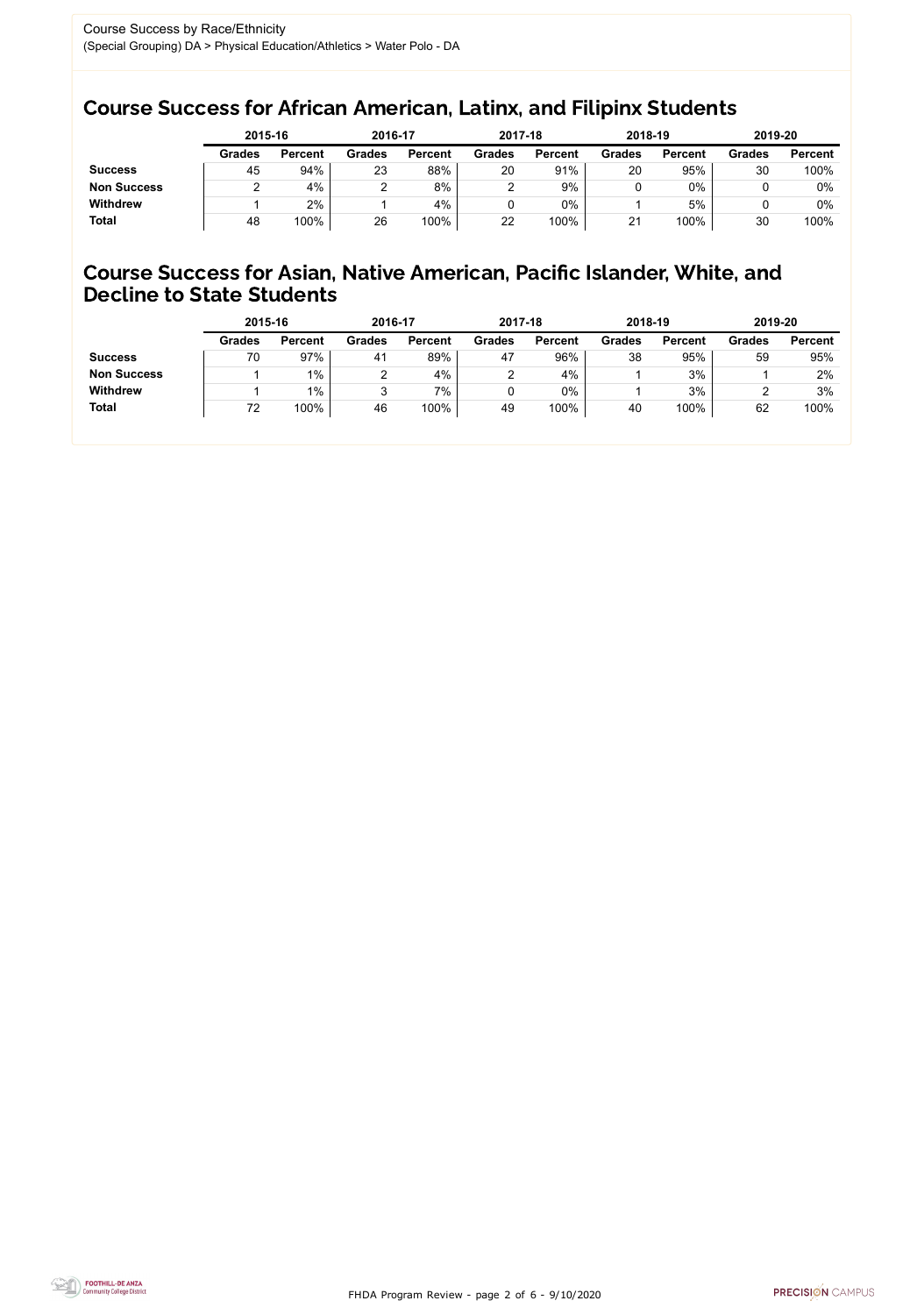FHDA Program Review - page 3 of 6 - 9/10/2020



Some courses may continue to be listed but no longer have data due to renumbering or because the course was not offered in the past five years.



## by Gender

|                     | 2015-16 |                |     | 2016-17        |     | 2017-18        |     | 2018-19        |     | 2019-20        |  |
|---------------------|---------|----------------|-----|----------------|-----|----------------|-----|----------------|-----|----------------|--|
|                     | Enr     | <b>Percent</b> | Enr | <b>Percent</b> | Enr | <b>Percent</b> | Enr | <b>Percent</b> | Enr | <b>Percent</b> |  |
| <b>Female</b>       | 60      | 50%            | 30  | 42%            | 25  | 35%            | 24  | 39%            | 33  | 36%            |  |
| <b>Male</b>         | 59      | 49%            | 42  | 58%            | 46  | 65%            | 37  | 61%            | 59  | 64%            |  |
| <b>Not Reported</b> |         | $1\%$          |     | 0%             |     | 0%             |     | $0\%$          |     | 0%             |  |
| <b>Total</b>        | 120     | 100%           | 72  | 100%           | 71  | 100%           | 61  | 100%           | 92  | 100%           |  |

## by Ethnicity

|                         |     | 2015-16        |     | 2016-17        |     | 2017-18        |     | 2018-19        | 2019-20 |                |
|-------------------------|-----|----------------|-----|----------------|-----|----------------|-----|----------------|---------|----------------|
|                         | Enr | <b>Percent</b> | Enr | <b>Percent</b> | Enr | <b>Percent</b> | Enr | <b>Percent</b> | Enr     | <b>Percent</b> |
| <b>African American</b> | 0   | $0\%$          | 2   | 3%             | 0   | 0%             | 0   | $0\%$          |         | $0\%$          |
| Asian                   | 18  | 15%            | 20  | 28%            | 18  | 25%            | 24  | 39%            | 33      | 36%            |
| <b>Filipinx</b>         | 12  | 10%            | 6   | 8%             | 4   | 6%             | 6   | 10%            | 10      | 11%            |
| Latinx                  | 36  | 30%            | 18  | 25%            | 18  | 25%            | 15  | 25%            | 20      | 22%            |
| <b>Pacific Islander</b> |     | $1\%$          |     | $1\%$          | 0   | 0%             | 0   | 0%             |         | $0\%$          |
| White                   | 53  | 44%            | 25  | 35%            | 31  | 44%            | 16  | 26%            | 28      | 30%            |
| <b>Decline to State</b> | 0   | $0\%$          | 0   | $0\%$          | 0   | 0%             | 0   | $0\%$          |         | 1%             |
| <b>Total</b>            | 120 | 100%           | 72  | 100%           | 71  | 100%           | 61  | 100%           | 92      | 100%           |

## by Age

|              | 2015-16 |                |     | 2016-17        |     | 2017-18        |     | 2018-19        | 2019-20 |                |
|--------------|---------|----------------|-----|----------------|-----|----------------|-----|----------------|---------|----------------|
|              | Enr     | <b>Percent</b> | Enr | <b>Percent</b> | Enr | <b>Percent</b> | Enr | <b>Percent</b> | Enr     | <b>Percent</b> |
| 19 or less   | 36      | 30%            | 19  | 26%            | 22  | 31%            | 18  | 30%            | 23      | 25%            |
| $20 - 24$    | 73      | 61%            | 48  | 67%            | 42  | 59%            | 38  | 62%            | 61      | 66%            |
| 25-39        |         | 9%             | 5   | 7%             | 5   | 7%             | 5   | 8%             |         | 4%             |
| $40 +$       |         | $0\%$          |     | $0\%$          | C   | 3%             |     | $0\%$          |         | 4%             |
| <b>Total</b> | 120     | 100%           | 72  | 100%           |     | 100%           | 61  | 100%           | 92      | 100%           |

## by Education Level

|                           | 2015-16 |                |     | 2016-17        |     | 2017-18        | 2018-19 |                | 2019-20 |                |
|---------------------------|---------|----------------|-----|----------------|-----|----------------|---------|----------------|---------|----------------|
|                           | Enr     | <b>Percent</b> | Enr | <b>Percent</b> | Enr | <b>Percent</b> | Enr     | <b>Percent</b> | Enr     | <b>Percent</b> |
| <b>Bachelor or higher</b> | ⌒       | 2%             |     | $0\%$          |     | $0\%$          |         | $0\%$          |         | 5%             |
| <b>Associate</b>          |         | 2%             |     | $0\%$          |     | $0\%$          |         | $0\%$          |         | $0\%$          |
| <b>HS/Equivalent</b>      | 112     | 93%            | 71  | 99%            | 69  | 97%            | 60      | 98%            | 83      | 90%            |
| <b>All Other</b>          | 4       | 3%             |     | $1\%$          | ◠   | 3%             |         | 2%             |         | 4%             |
| <b>Total</b>              | 120     | 100%           | 72  | 100%           | 71  | 100%           | 61      | 100%           | 92      | 100%           |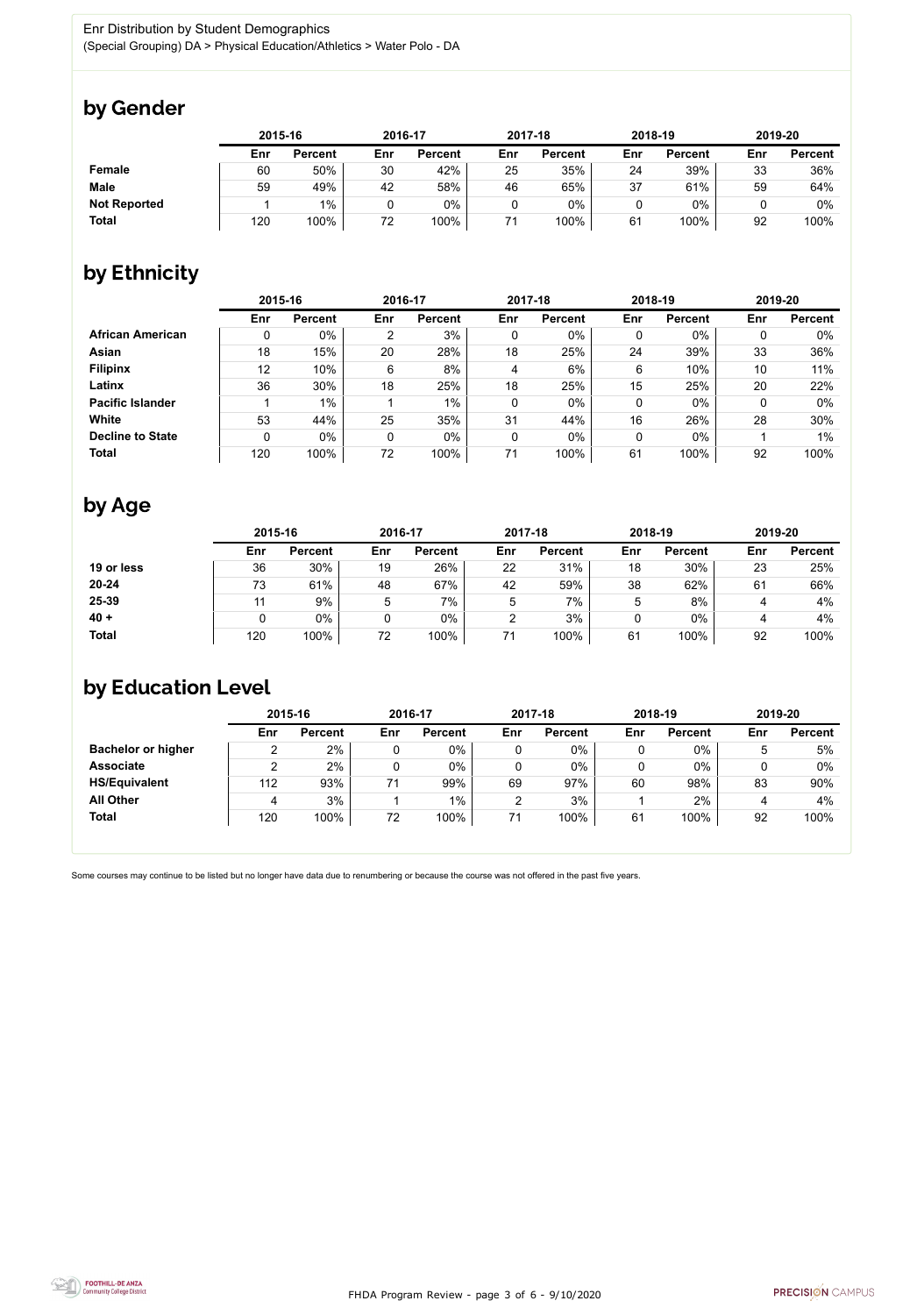FHDA Program Review - page 4 of 6 - 9/10/2020



## Success Rates by Gender (Special Grouping) DA > Physical Education/Athletics > Water Polo - DA

|                     |               | 2019-20                              |               |                |               |                |               |                |  |  |  |  |  |  |
|---------------------|---------------|--------------------------------------|---------------|----------------|---------------|----------------|---------------|----------------|--|--|--|--|--|--|
|                     |               | <b>Non Success</b><br><b>Success</b> |               |                |               |                | <b>Total</b>  |                |  |  |  |  |  |  |
|                     | <b>Grades</b> | <b>Percent</b>                       | <b>Grades</b> | <b>Percent</b> | <b>Grades</b> | <b>Percent</b> | <b>Grades</b> | <b>Percent</b> |  |  |  |  |  |  |
| <b>Female</b>       | 32            | 97%                                  |               | 0%             |               | 3%             | 33            | 100%           |  |  |  |  |  |  |
| <b>Male</b>         | 57            | 97%                                  |               | 2%             |               | 2%             | 59            | 100%           |  |  |  |  |  |  |
| <b>Not Reported</b> |               | N/A                                  |               | N/A            |               | N/A            |               | 100%           |  |  |  |  |  |  |
| All                 | 89            | 97%                                  |               | $1\%$          |               | $2\%$          | 92            | 100%           |  |  |  |  |  |  |

|                     |               | 2018-19                                                                 |               |                |               |                |               |                |  |  |  |  |  |  |
|---------------------|---------------|-------------------------------------------------------------------------|---------------|----------------|---------------|----------------|---------------|----------------|--|--|--|--|--|--|
|                     |               | <b>Withdrew</b><br><b>Total</b><br><b>Non Success</b><br><b>Success</b> |               |                |               |                |               |                |  |  |  |  |  |  |
|                     | <b>Grades</b> | <b>Percent</b>                                                          | <b>Grades</b> | <b>Percent</b> | <b>Grades</b> | <b>Percent</b> | <b>Grades</b> | <b>Percent</b> |  |  |  |  |  |  |
| <b>Female</b>       | 23            | 96%                                                                     |               | 0%             |               | 4%             | 24            | 100%           |  |  |  |  |  |  |
| <b>Male</b>         | 35            | 95%                                                                     |               | 3%             |               | 3%             | 37            | 100%           |  |  |  |  |  |  |
| <b>Not Reported</b> |               | N/A                                                                     |               | N/A            |               | N/A            |               | 100%           |  |  |  |  |  |  |
| All                 | 58            | 95%                                                                     |               | 2%             |               | 3%             | 61            | 100%           |  |  |  |  |  |  |

|                     |                | 2017-18        |                                 |                |               |                |               |                |  |  |  |  |  |  |
|---------------------|----------------|----------------|---------------------------------|----------------|---------------|----------------|---------------|----------------|--|--|--|--|--|--|
|                     | <b>Success</b> |                | <b>Withdrew</b><br><b>Total</b> |                |               |                |               |                |  |  |  |  |  |  |
|                     | <b>Grades</b>  | <b>Percent</b> | <b>Grades</b>                   | <b>Percent</b> | <b>Grades</b> | <b>Percent</b> | <b>Grades</b> | <b>Percent</b> |  |  |  |  |  |  |
| <b>Female</b>       | 23             | 92%            |                                 | 8%             |               | $0\%$          | 25            | 100%           |  |  |  |  |  |  |
| <b>Male</b>         | 44             | 96%            | າ                               | 4%             |               | 0%             | 46            | 100%           |  |  |  |  |  |  |
| <b>Not Reported</b> |                | N/A            | 0                               | N/A            |               | N/A            | υ             | 100%           |  |  |  |  |  |  |
| All                 | 67             | 94%            | 4                               | 6%             | 0             | 0%             | 71            | 100%           |  |  |  |  |  |  |

|                     |               | 2016-17                                                                 |               |                |               |                |               |                |  |
|---------------------|---------------|-------------------------------------------------------------------------|---------------|----------------|---------------|----------------|---------------|----------------|--|
|                     |               | <b>Withdrew</b><br><b>Total</b><br><b>Non Success</b><br><b>Success</b> |               |                |               |                |               |                |  |
|                     | <b>Grades</b> | <b>Percent</b>                                                          | <b>Grades</b> | <b>Percent</b> | <b>Grades</b> | <b>Percent</b> | <b>Grades</b> | <b>Percent</b> |  |
| <b>Female</b>       | 23            | 77%                                                                     | J             | 10%            | 4             | 13%            | 30            | 100%           |  |
| <b>Male</b>         | 41            | 98%                                                                     |               | 2%             | U             | 0%             | 42            | 100%           |  |
| <b>Not Reported</b> | 0             | N/A                                                                     |               | N/A            | U             | N/A            |               | 100%           |  |
| All                 | 64            | 89%                                                                     | 4             | 6%             | 4             | 6%             | 72            | 100%           |  |

|               | <b>Non Success</b> |                | <b>Withdrew</b> |               | <b>Total</b>   |               |                |  |
|---------------|--------------------|----------------|-----------------|---------------|----------------|---------------|----------------|--|
| <b>Grades</b> | <b>Percent</b>     | <b>Grades</b>  | <b>Percent</b>  | <b>Grades</b> | <b>Percent</b> | <b>Grades</b> | <b>Percent</b> |  |
| 56            | 93%                | 3              | 5%              |               | 2%             | 60            | 100%           |  |
| 58            | 98%                |                | 0%              |               | 2%             | 59            | 100%           |  |
|               | 100%               | 0              | 0%              |               | $0\%$          |               | 100%           |  |
| 115           | 96%                | 3              | 3%              |               | 2%             | 120           | 100%           |  |
|               |                    | <b>Success</b> |                 |               | 2015-16        |               |                |  |

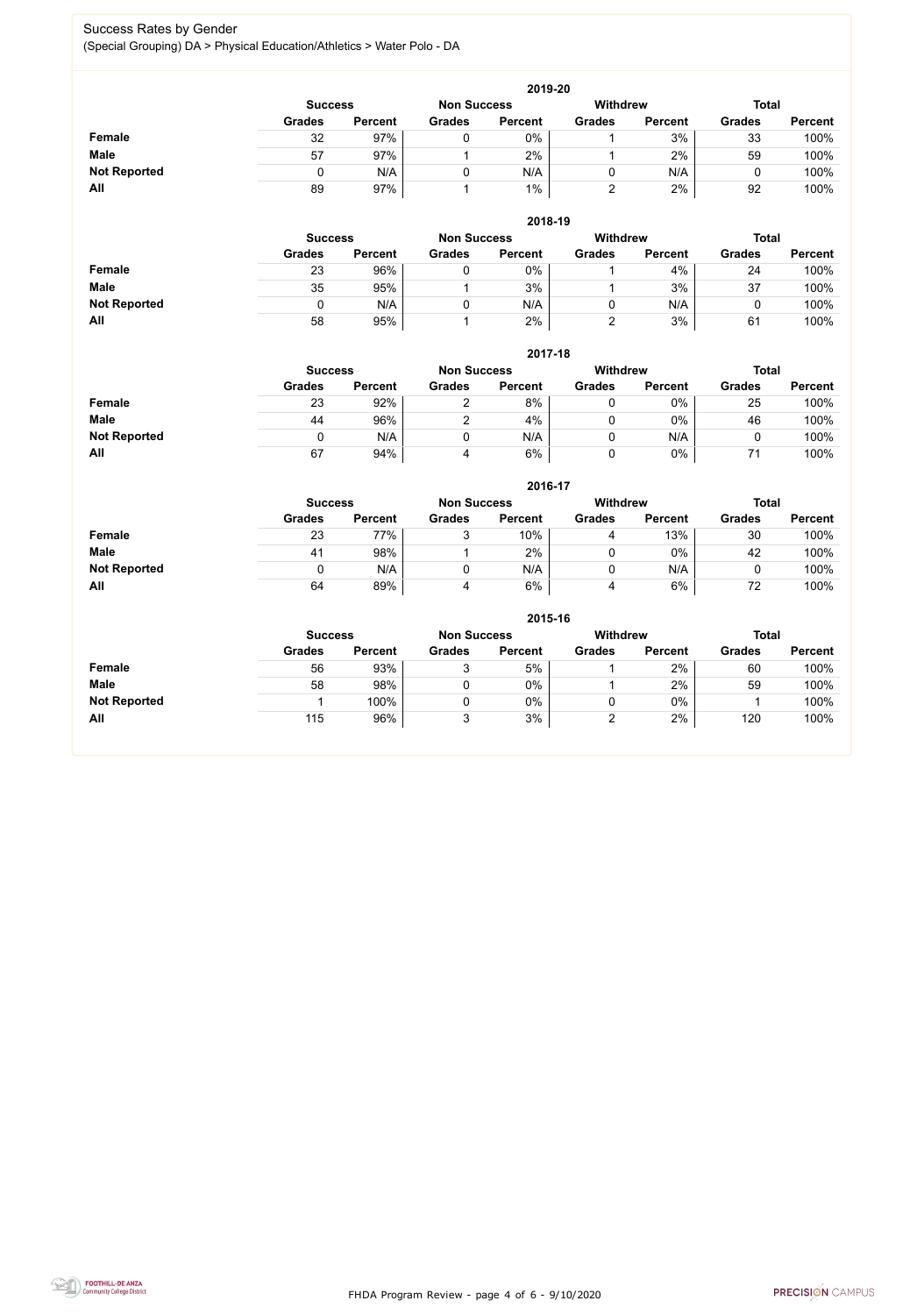FHDA Program Review - page 5 of 6 - 9/10/2020



## Success Rates by Age (Special Grouping) DA > Physical Education/Athletics > Water Polo - DA

|            | 2019-20                              |                |               |                |                 |                |               |                |  |
|------------|--------------------------------------|----------------|---------------|----------------|-----------------|----------------|---------------|----------------|--|
|            | <b>Non Success</b><br><b>Success</b> |                |               |                | <b>Withdrew</b> |                | <b>Total</b>  |                |  |
|            | <b>Grades</b>                        | <b>Percent</b> | <b>Grades</b> | <b>Percent</b> | <b>Grades</b>   | <b>Percent</b> | <b>Grades</b> | <b>Percent</b> |  |
| 19 or less | 23                                   | 100%           |               | 0%             | 0               | $0\%$          | 23            | 100%           |  |
| 20-24      | 58                                   | 95%            |               | 2%             | າ               | 3%             | 61            | 100%           |  |
| 25-39      | 4                                    | 100%           |               | 0%             | 0               | $0\%$          | 4             | 100%           |  |
| $40 +$     | 4                                    | 100%           |               | 0%             | 0               | $0\%$          | 4             | 100%           |  |
| <b>All</b> | 89                                   | 97%            |               | $1\%$          | ⌒               | 2%             | 92            | 100%           |  |

|            | 2018-19                              |                |               |                |                 |                |               |                |  |
|------------|--------------------------------------|----------------|---------------|----------------|-----------------|----------------|---------------|----------------|--|
|            | <b>Non Success</b><br><b>Success</b> |                |               |                | <b>Withdrew</b> |                | <b>Total</b>  |                |  |
|            | <b>Grades</b>                        | <b>Percent</b> | <b>Grades</b> | <b>Percent</b> | <b>Grades</b>   | <b>Percent</b> | <b>Grades</b> | <b>Percent</b> |  |
| 19 or less |                                      | 94%            |               | 0%             |                 | 6%             | 18            | 100%           |  |
| $20 - 24$  | 36                                   | 95%            |               | 3%             |                 | 3%             | 38            | 100%           |  |
| 25-39      | 5                                    | 100%           |               | 0%             | υ               | $0\%$          | 5             | 100%           |  |
| $40 +$     | 0                                    | N/A            |               | N/A            | ν               | N/A            | U             | 100%           |  |
| All        | 58                                   | 95%            |               | 2%             |                 | 3%             | 61            | 100%           |  |

### **2017-18**

|            | 2017-18        |                |                    |                |                 |                |               |                |  |
|------------|----------------|----------------|--------------------|----------------|-----------------|----------------|---------------|----------------|--|
|            | <b>Success</b> |                | <b>Non Success</b> |                | <b>Withdrew</b> | <b>Total</b>   |               |                |  |
|            | <b>Grades</b>  | <b>Percent</b> | <b>Grades</b>      | <b>Percent</b> | <b>Grades</b>   | <b>Percent</b> | <b>Grades</b> | <b>Percent</b> |  |
| 19 or less | 20             | 91%            |                    | 9%             |                 | 0%             | 22            | 100%           |  |
| $20 - 24$  | 40             | 95%            |                    | 5%             |                 | 0%             | 42            | 100%           |  |
| 25-39      | $\mathbf b$    | 100%           |                    | 0%             |                 | $0\%$          | 5             | 100%           |  |
| $40 +$     |                | 100%           |                    | 0%             |                 | $0\%$          |               | 100%           |  |
| All        | 67             | 94%            | 4                  | 6%             |                 | 0%             |               | 100%           |  |

#### **2016-17**



|            | <b>ZUID-17</b> |                    |               |                |                 |                |               |                |  |
|------------|----------------|--------------------|---------------|----------------|-----------------|----------------|---------------|----------------|--|
|            | <b>Success</b> | <b>Non Success</b> |               |                | <b>Withdrew</b> |                | <b>Total</b>  |                |  |
|            | <b>Grades</b>  | <b>Percent</b>     | <b>Grades</b> | <b>Percent</b> | <b>Grades</b>   | <b>Percent</b> | <b>Grades</b> | <b>Percent</b> |  |
| 19 or less | 18             | 95%                |               | 5%             |                 | $0\%$          | 19            | 100%           |  |
| $20 - 24$  | 41             | 85%                |               | 6%             | 4               | 8%             | 48            | 100%           |  |
| 25-39      | 5              | 100%               |               | $0\%$          |                 | $0\%$          | 5             | 100%           |  |
| $40 +$     |                | N/A                |               | N/A            |                 | N/A            |               | 100%           |  |
| All        | 64             | 89%                | 4             | 6%             | 4               | 6%             | 72            | 100%           |  |

|            | 2015-16                              |                |               |                |               |                                 |               |                |  |
|------------|--------------------------------------|----------------|---------------|----------------|---------------|---------------------------------|---------------|----------------|--|
|            | <b>Non Success</b><br><b>Success</b> |                |               |                |               | <b>Withdrew</b><br><b>Total</b> |               |                |  |
|            | <b>Grades</b>                        | <b>Percent</b> | <b>Grades</b> | <b>Percent</b> | <b>Grades</b> | <b>Percent</b>                  | <b>Grades</b> | <b>Percent</b> |  |
| 19 or less | 35                                   | 97%            | ν             | 0%             |               | 3%                              | 36            | 100%           |  |
| $20 - 24$  | 69                                   | 95%            | ົ<br>J        | 4%             |               | 1%                              | 73            | 100%           |  |
| 25-39      | 11                                   | 100%           |               | $0\%$          |               | 0%                              | 11            | 100%           |  |
| $40 +$     |                                      | N/A            | ν             | N/A            |               | N/A                             | 0             | 100%           |  |
| All        | 115                                  | 96%            | ◠<br>◡        | 3%             |               | 2%                              | 120           | 100%           |  |